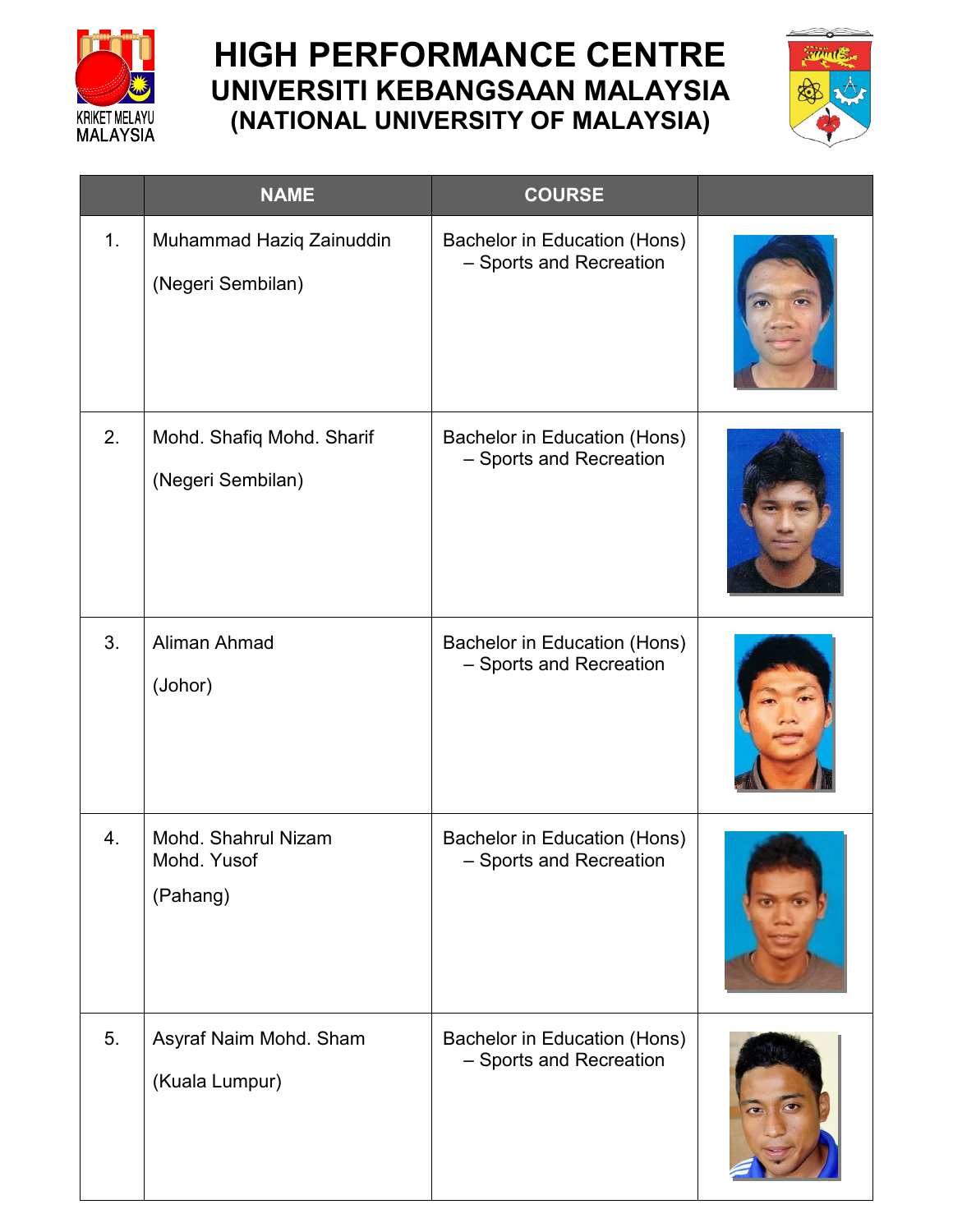| 6.             | Ahmad Faiz Mohammad Noor<br>(Kedah)              | Bachelor in Education (Hons)<br>- Sports and Recreation     |  |
|----------------|--------------------------------------------------|-------------------------------------------------------------|--|
| 7 <sub>1</sub> | <b>Aminudin Ramly</b><br>(Negeri Sembilan)       | <b>Bachelor in Business</b><br><b>Administration (Hons)</b> |  |
| 8.             | Muhammad Faruq Hakimin<br>Azmi<br>(Kuala Lumpur) | Bachelor in Education (Hons)<br>- Sports and Recreation     |  |
| 9.             | <b>Muhammad Hazrul Zainal</b><br>(Johor)         | Bachelor in Education (Hons)<br>- Sports and Recreation     |  |
| 10.            | Muhamad Nik Azril Ariffin<br>(Negeri Sembilan)   | Bachelor in Education (Hons)<br>- Sports and Recreation     |  |
| 11.            | Zaid Asyraf Nor Azmi<br>(Negeri Sembilan)        | Bachelor in Education (Hons)<br>- Sports and Recreation     |  |